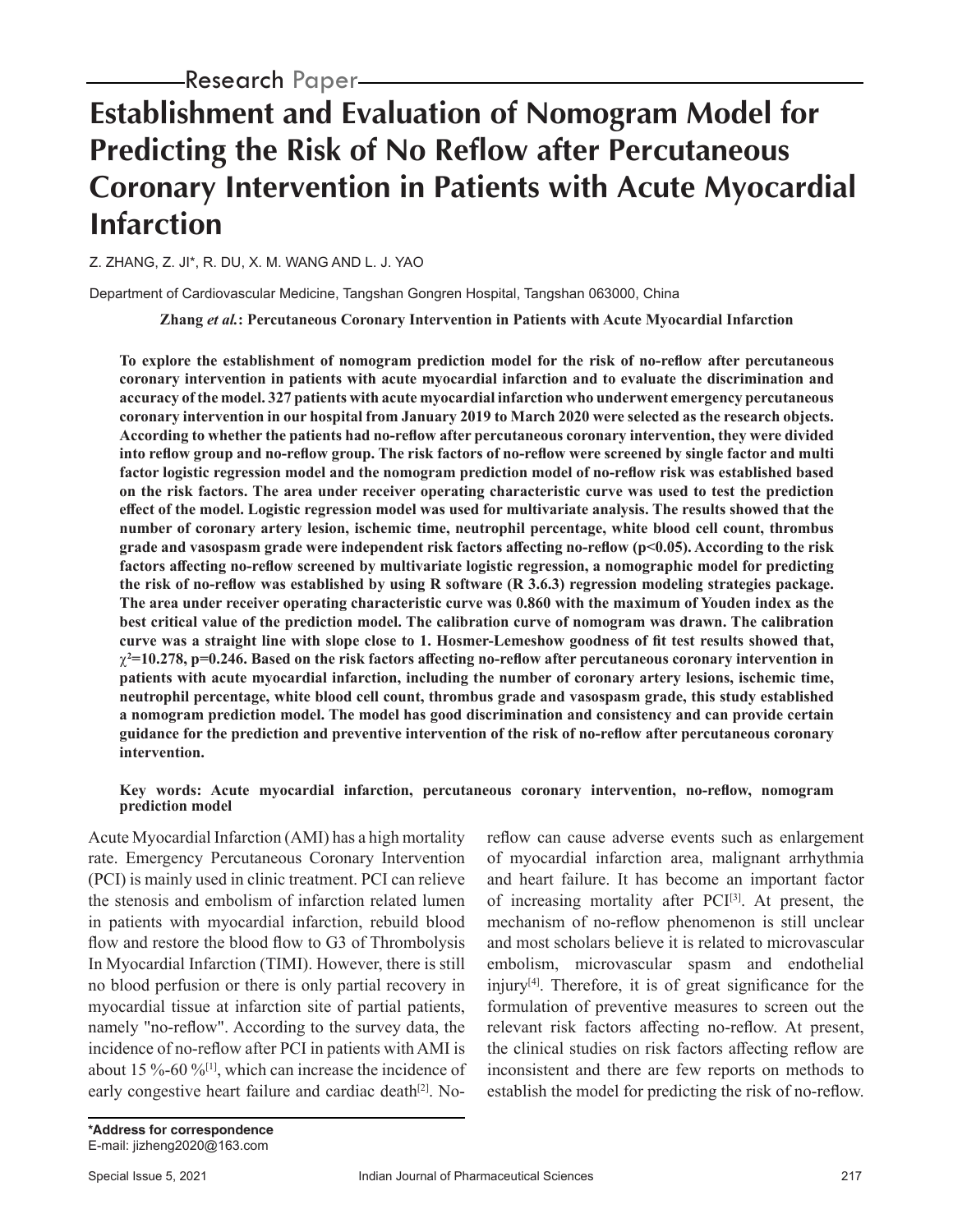Nomogram is a prediction model based on the affecting factors selected by multi-factor regression analysis, which can visualize the contribution of each affecting factor to the outcome events. In current studies, it is mainly used in the risk prediction of lung complications after lung cancer operation<sup>[5]</sup> and oral leukoplakia deterioration and metastasis $[6]$  and its accuracy and reliability have also been made clear. In this study, a nomogram prediction model was established based on the risk factors affecting no-reflow after PCI in patients with AMI, as reported below.

## **MATERIALS AND METHODS**

## **Research objects:**

327 patients with AMI who were treated in our hospital from January 2019 to March 2020 were selected as the research objects, including 253 males and 74 females, aged 39-82 y, with an average age of  $(64.37\pm10.86)$  y. Inclusion criteria: all patients were admitted to hospital within 12 h after onset; clinically AMI meeting the diagnostic criteria established by the Chinese Society of Cardiology; complete clinical case data. Exclusion criteria: complicated with malignant tumor; allergic to related therapeutic drugs; historical PCI or congenital heart disease; complicated with blood system diseases.

## **Methods:**

**Coronary angiography and emergency PCI:** Patients with AMI were given aspirin, clopidogrel and intravenous heparin before operation. Quantitative coronary angiography was used to evaluate the vascular condition.

**Data collection:** General conditions of patients, such as age, gender, Body Mass Index (BMI) and basic medical history, were recorded in detail. Before emergency PCI, venous blood of patients was taken. Neutrophil percentage, Mean Platelet Volume (MPV) and Platelet Count (PLT) of the blood were measured by Beckman Coulter UniCel DxH 800 automatic hematology analyzer. High Density Lipoprotein Cholesterol (HDL-C) and Low Density Lipoprotein Cholesterol (LDL-C) were measured by Beckman Coulter AU5800 automatic biochemical analyzer. Meanwhile, the angiographic results, the length of the vessel entering the lesion, the target lesion and the number of lesions were recorded.

According to the incidence of no-reflow, the patients were divided into no-reflow group and reflow group. Single-factor analysis and multi-factor logistic regression analysis were used to screen the risk factors affecting no-reflow.

**Related definitions:** No-reflow-according to TIMI blood flow grade, coronary angiography shows coronary blood flow ≤TIMI G2 after emergency PCI in the case of contact stenosis and spasm after emergency PCI. TIMI G0-2 indicates no-reflow and TIMI G3 indicates normal blood flow.

Thrombus grade-TIMI thrombus grade is evaluated by Mehta standard. G0 is defined as no thrombus; G1 is defined as suspected thrombus; the thrombus with diameter  $\leq$ 1/2 of vessel diameter is defined as small thrombus and evaluated as G2; the thrombus with diameter >1/2 vessel diameter and less than 2 times of vessel diameter is medium thrombus and evaluated as G3; the thrombus with diameter  $\geq 2$  times of vessel diameter is large thrombus and evaluated as G4 and the complete occlusion of vessel is evaluated as G5.

Vasospasm grade-The vasospasm grade has four grades, including G0, G1, G2 and G3, according to the severity of vasospasm (no vasospasm, mild vasospasm, server vasospasm and diffuse vasculopathy).

## **Statistical analysis:**

SPSS 22.0 is used for analysis. Counting data is expressed in percentage  $(\frac{0}{0})$  and the  $\chi^2$  test or Fisher exact probability method is adopted. The measurement data is represented by  $(\bar{x} \pm s)$  and two independent samples or paired samples are used for t-test,  $p<0.05$ indicates difference with statistical significance.

## **RESULTS AND DISCUSSION**

Among 327 patients with AMI, 55 patients had noreflow after PCI, with the incidence rate of 16.82 %. According to the incidence of no-reflow, the patients were divided into two groups: no-reflow group (n=55) and reflow group (n=272). According to single-factor analysis, the composition ratio of no-reflow complicated with diabetes, coronary artery three vessel diseases, thrombus G5 and vasospasm G3 in the no-reflow group was higher than that in the reflow group. In addition, the ischemia time in the no-reflow group was longer than that in the reflow group and the neutrophil percentage and white blood cell count in the no-reflow group were higher than those in the reflow group  $(p<0.05)$  (Table 1).

The significant variables concluded by single-factor analysis, such as complicated diabetes (yes=0, no=1), the number of coronary artery lesions (single vessel=0, double vessel=1, three vessel=2), the thrombus grade of G5  $(G0=0, G1=1, G2=2, G3=3, G4=4, G5=5)$ , vasospasm grade (G0=0, G1=1, G2=2, G3=3), ischemic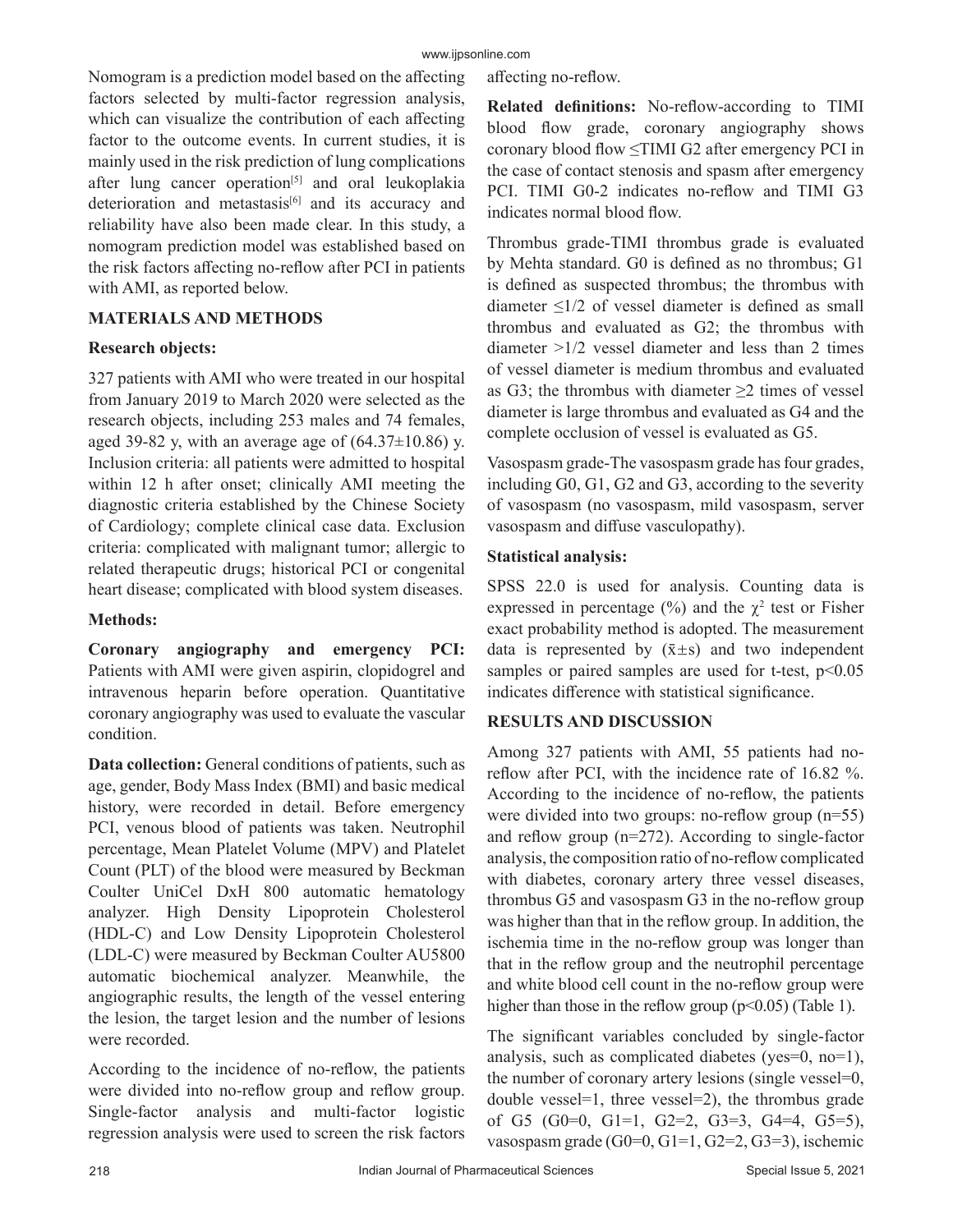time, neutrophil percentage, white blood cell count, were taken as dependent variables and the incidence of re-flow was taken as independent variable. They were included into logistic regression model for multifactor analysis. The results showed that the number of coronary artery lesions, ischemia time, neutrophil percentage, white blood cell count, thrombus grade and vasospasm grade were independent risk factors affecting no-reflow ( $p<0.05$ ), as shown in Table 2. Finally, the formula, 1.094×number of coronary artery lesions (2) assignment+0.368×ischemic time assignment+0.065×neutrophil percentage assignment+0.284 white blood cell count assignment+3.149×thrombus G4 assignment+3.544×thrombus G5 assignment+2.138×vasospasm G2 assignment+1.974×vasospasm G3 assignment-13.418, was obtained (Table 2).

Based on multi-factor logistic regression analysis, the screened risk factors affecting no-reflow were used to establish the nomogram model for predicting the risk of no-reflow by using R software (R3.6.3) regression modeling strategies (rms) package, as shown in fig. 1. The predicted probability value corresponding to the sum of the integral of each prediction index was the predicted incidence risk rate. The influence weight increased by 8.5 points for every 1 h of ischemia time, 7.6 points for every 5 % increase of neutrophil count and 6.3 points for every  $1 \times 109$  increase of white blood cell count. It was 0 points for G0 of thrombus grade and increased by 17 points for G1, 27 points for G2, 28 points for G3, 67.5 points for G4 and 77.6 points for G5; taking single coronary artery lesion as a reference, the influence weight increased by 20 points for double vessel lesion and 26 points for three vessel lesion; taking vasospasm G0 as a reference, the influence weight increased by 47.5 points for G2 and 52.5 points for G3.

According to the formula of prediction model, the risk prediction value of no-reflow after PCI was calculated. The area under Receiver Operating Characteristic (ROC) curve was used to evaluate the alignment and the maximum Youden index was taken as the best critical value of the prediction model. The area under the curve was calculated as 0.860 (Fig. 2), indicating that the alignment had good discrimination. The alignment chart calibration curve was drawn. It was a straight line with slope close to 1, as shown in fig. 3. Hosmer-Lemeshow goodness of fit test showed  $\chi^2$ =10.278 and p=0.246, indicating that the nomogram model had good

| Factor                                   |               | No-reflow group<br>$(n=55)$ | Reflow group<br>$(n=272)$ | $\chi^2/t$ | p     |
|------------------------------------------|---------------|-----------------------------|---------------------------|------------|-------|
|                                          | Male          | 44 (80.00)                  | 209 (76.84)               |            |       |
| Gender                                   | Female        | 11(20.00)<br>63 (23.16)     |                           | 0.261      | 0.609 |
| Age $(y)$                                |               |                             | $64.15 \pm 10.88$         | 0.447      | 0.656 |
| BMI $(kg/m2)$                            |               |                             | $25.16 \pm 2.64$          | 1.070      | 0.285 |
| Complicated<br>hypertension              | Yes           | 28 (50.91)                  | 157 (57.52)               |            |       |
|                                          | <b>No</b>     | 27 (49.09)                  | 115 (42.28)               | 0.864      | 0.353 |
| Complicated<br>diabetes                  | Yes           | 26 (47.27)                  | 88 (32.35)                |            |       |
|                                          | No            | 29 (52.73)                  | 184 (67.65)               | 4.485      | 0.034 |
| Number of coronary<br>artery lesions     | Single vessel | 16 (29.09)                  | 131 (48.16)               |            |       |
|                                          | Double vessel | 22 (40.00)                  | 87 (31.99)                | 7.159      | 0.027 |
|                                          | Triple vessel | 17(30.91)                   | 54 (19.8)                 |            |       |
| Diameter of lesion<br>vessel (mm)        |               | $3.15 \pm 0.67$             | $3.04 \pm 0.53$           | 1.339      | 0.182 |
| Ischemic time (h)                        |               | $6.23 \pm 1.84$             | $4.79 \pm 1.62$           | 5.872      | 0.000 |
| Neutrophil<br>percentage (%)             |               | 83.56±4.76                  | 77.48±7.09                | 6.085      | 0.000 |
| White blood cell<br>count $(x10^9)$      |               | $8.92 \pm 2.57$             | $7.12 \pm 2.15$           | 5.471      | 0.000 |
| <b>Blood platelet</b><br>count $(x10^9)$ |               | 226.83±65.42                | 223.87±61.59              | 0.332      | 0.748 |

**TABLE 1: SINGLE-FACTOR ANALYSIS OF NO-REFLOW AFFECTING**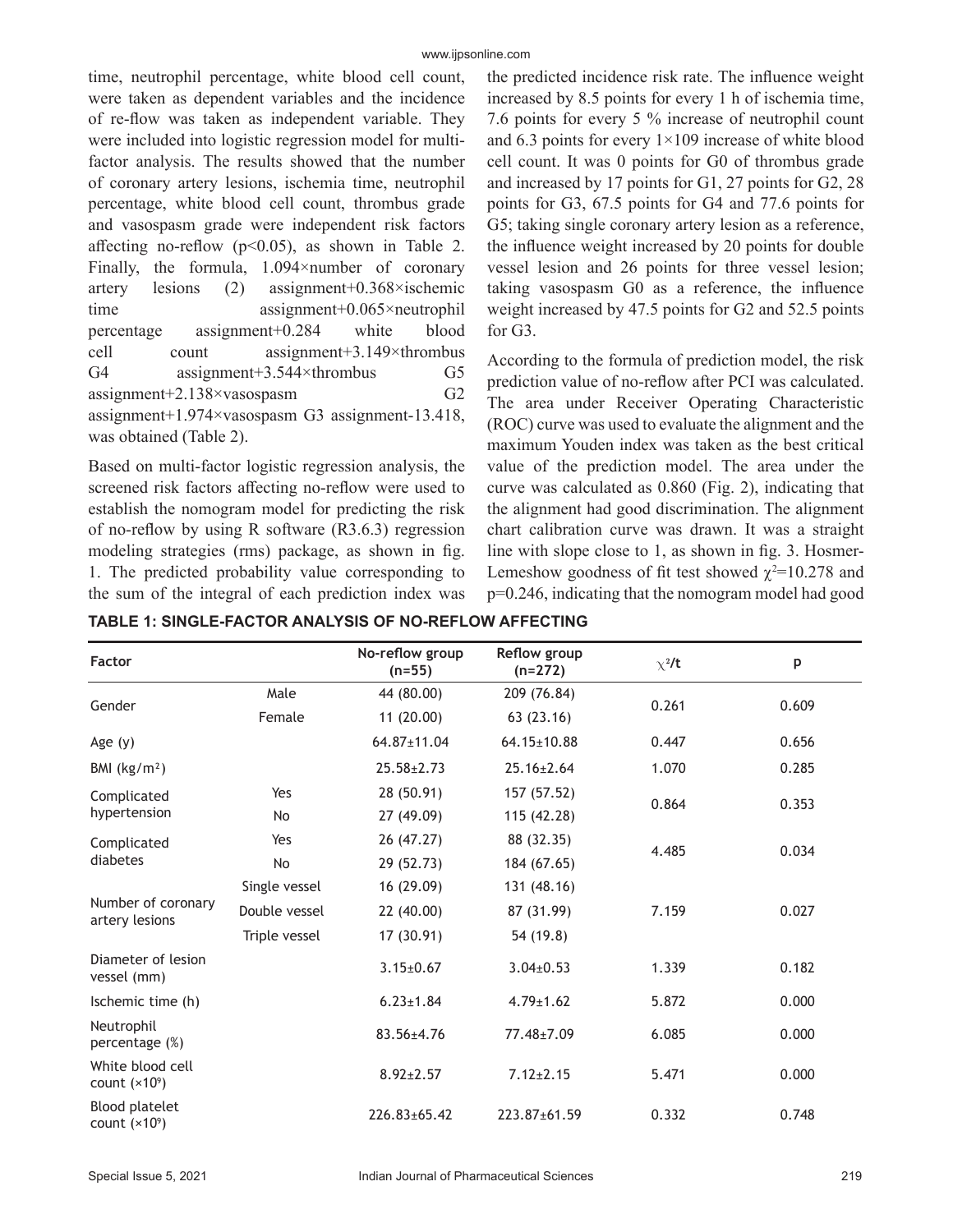|                                           |                               |                 | www.ijpsonline.com |        |       |
|-------------------------------------------|-------------------------------|-----------------|--------------------|--------|-------|
| HDL-C (mmol/l)                            |                               | $1.17 \pm 0.32$ | $1.14 \pm 0.37$    | 0.560  | 0.576 |
| LDL-C (mmol/l)                            |                               | $2.64 \pm 0.76$ | $2.41 \pm 0.92$    | 1.737  | 0.083 |
| Thrombus grade                            | G <sub>0</sub>                | 3(5.45)         | 22 (8.09)          |        |       |
|                                           | G <sub>1</sub>                | 8(14.55)        | 46 (16.91)         |        |       |
|                                           | G <sub>2</sub>                | 10(18.18)       | 104 (38.24)        |        |       |
|                                           | G <sub>3</sub>                | 28 (50.91)      | 87 (31.99)         | 17.801 | 0.002 |
|                                           | G <sub>4</sub>                | 4(7.27)         | 13 (4.78)          |        |       |
|                                           | G <sub>5</sub>                | 2(3.64)         | 0(0.00)            |        |       |
|                                           | G <sub>0</sub>                | 5(9.09)         | 61(22.43)          |        |       |
| Vasospasm grade                           | G <sub>1</sub>                | 29 (52.73)      | 172 (63.24)        |        |       |
|                                           | G <sub>2</sub>                | 10(18.18)       | 38 (13.97)         |        |       |
|                                           | G <sub>3</sub>                | 11 (20.00)      | 1(0.37)            | 37.918 | 0.000 |
|                                           | Anterior<br>descending branch | 36 (65.45)      | 165 (60.66)        |        |       |
|                                           | Circumflex branch             | 5(9.09)         | 39 (14.34)         |        |       |
| Culprit vessel                            | Right coronary<br>artery      | 14 (25.45)      | 68 (25.00)         | 1.111  | 0.606 |
| Thrombus<br>aspiration                    | Yes                           | 21 (38.18)      | 120 (44.12)        | 0.657  | 0.418 |
|                                           | No                            | 34 (61.82)      | 152 (55.88)        |        |       |
| Eccentric lesion                          | Yes                           | 14 (25.45)      | 41 (15.07)         | 3.524  | 0.060 |
|                                           | No                            | 41 (74.55)      | 231 (84.93)        |        |       |
| Number of<br>implanted stents<br>(pieces) | 0                             | 3(5.45)         | 21(7.72)           |        |       |
|                                           | $\geq$ 1                      | 52 (94.55)      | 251 (92.28)        | 0.093  | 0.761 |

## **TABLE 2: MULTI-FACTOR LOGISTIC REGRESSION ANALYSIS OF RISK FACTORS AFFECTING NO-REFLOW**

| Variable                                 | Beta (B) | Standard error<br>(SE) | Wald $(\chi^2)$ | p     | Odds ratio<br>(OR) | 95 % Confidence Interval (CI) |                   |
|------------------------------------------|----------|------------------------|-----------------|-------|--------------------|-------------------------------|-------------------|
|                                          |          |                        |                 |       |                    | <b>Lower Limb</b>             | <b>Upper Limb</b> |
| Complicated<br>diabetes (1)              | 0.656    | 0.383                  | 2.930           | 0.087 | 1.928              | 0.909                         | 4.087             |
| Number of coronary<br>artery lesions     |          |                        | 6.268           | 0.044 |                    |                               |                   |
| Number of coronary<br>artery lesions (1) | 0.846    | 0.431                  | 3.852           | 0.050 | 2.330              | 1.001                         | 5.424             |
| Number of coronary<br>artery lesions (2) | 1.094    | 0.476                  | 5.273           | 0.022 | 2.986              | 1.174                         | 7.595             |
| Ischemic time                            | 0.368    | 0.123                  | 8.967           | 0.003 | 1.445              | 1.136                         | 1.838             |
| Neutrophil<br>percentage                 | 0.065    | 0.028                  | 5.375           | 0.020 | 1.067              | 1.010                         | 1.127             |
| White blood cell<br>count                | 0.284    | 0.094                  | 9.105           | 0.003 | 1.329              | 1.105                         | 1.598             |
| Thrombus grade                           |          |                        | 14.101          | 0.015 |                    |                               |                   |
| Thrombus G1                              | 0.694    | 1.005                  | 0.477           | 0.490 | 2.001              | 0.279                         | 14.344            |
| Thrombus G <sub>2</sub>                  | 1.106    | 1.062                  | 1.084           | 0.298 | 3.022              | 0.377                         | 24.222            |
| Thrombus G3                              | 1.184    | 1.009                  | 1.378           | 0.240 | 3.267              | 0.453                         | 23.585            |
| Thrombus G4                              | 3.149    | 1.138                  | 7.658           | 0.006 | 23.302             | 2.506                         | 216.708           |
| Thrombus G5                              | 3.544    | 1.787                  | 5.846           | 0.001 | 26.554             | 2.793                         | 366.082           |
| Vasospasm grade                          |          |                        | 25.738          | 0.000 |                    |                               |                   |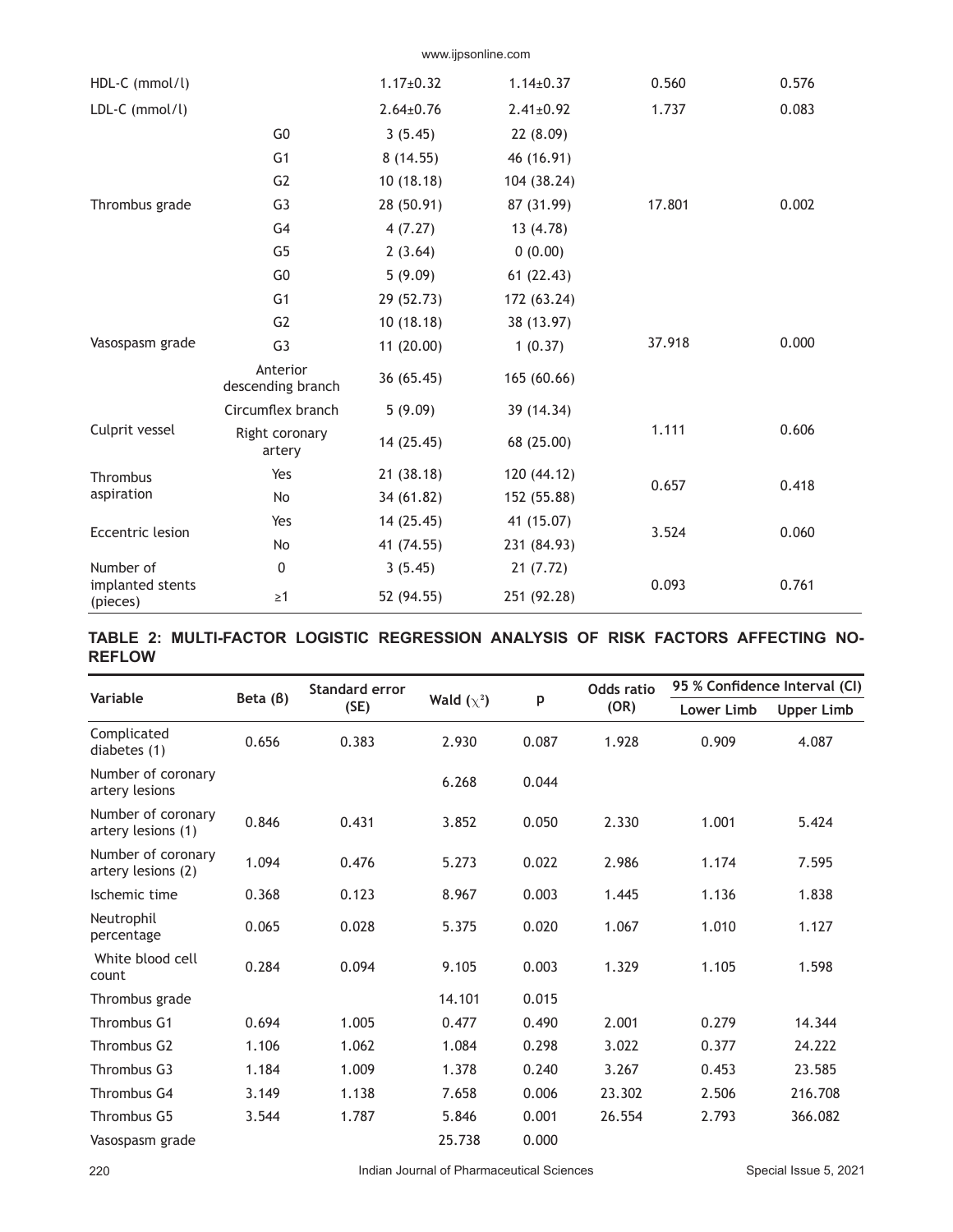| www.ijpsonline.com |           |       |        |       |       |       |        |
|--------------------|-----------|-------|--------|-------|-------|-------|--------|
| Vasospasm G1       | $-0.008$  | 0.522 | 0.000  | 0.988 | 0.992 | 0.357 | 2.761  |
| Vasospasm G2       | 2.138     | 0.598 | 12.787 | 0.000 | 8.479 | 2.627 | 27.363 |
| Vasospasm G3       | 1.974     | 0.865 | 5.210  | 0.022 | 7.198 | 1.322 | 39.201 |
| Normal flow        | $-13.418$ | 2.728 | 24.200 | 0.000 | 0.000 |       |        |



**Fig. 1: Nomogram model for predicting the risk of no-reflow after PCI in patients with AMI**



**Fig. 2: ROC curve analysis of predicting the risk of no-reflow**



**Fig. 3: Calibration curve of prediction model**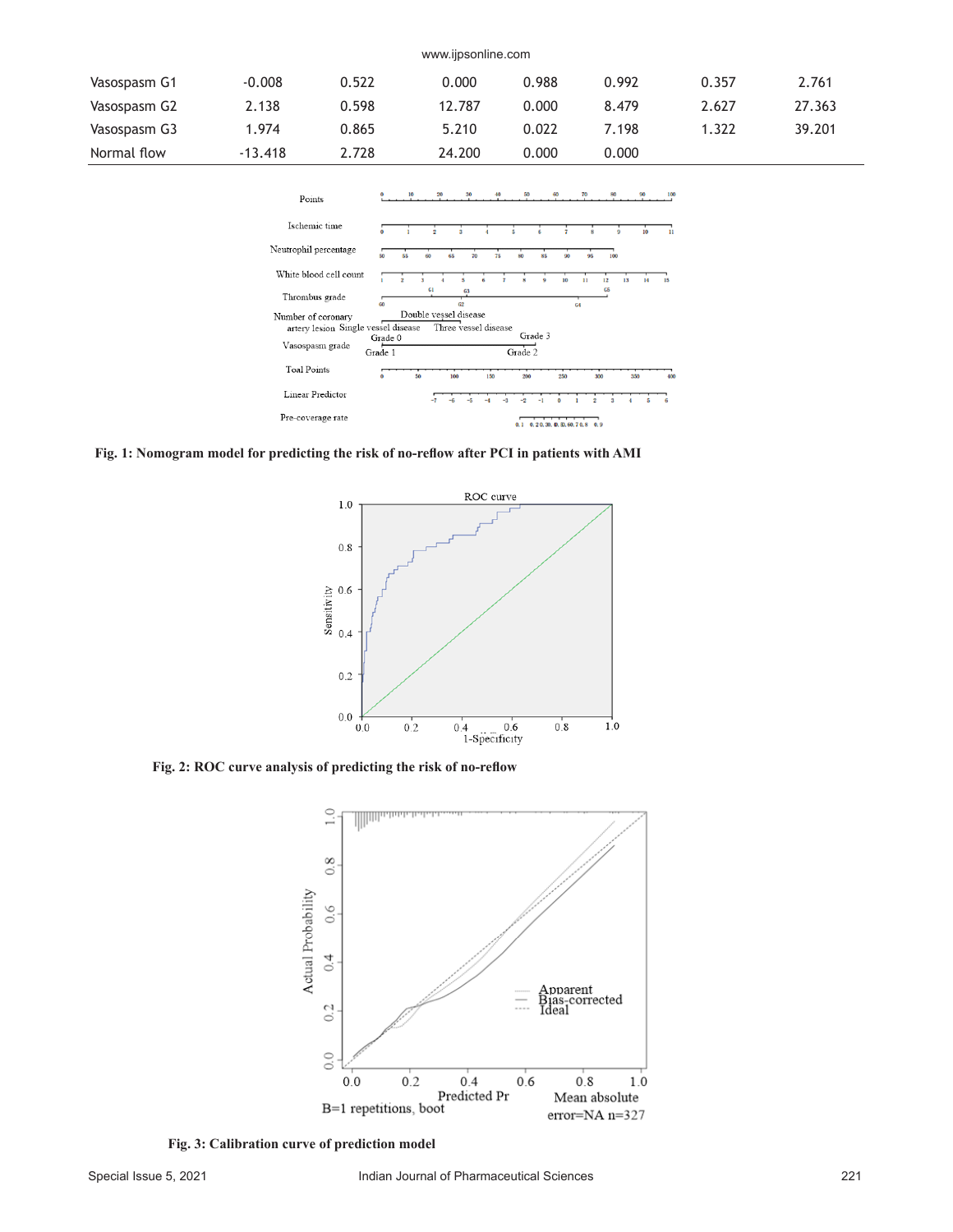## consistency in predicting the risk of no-reflow after PCI.

AMI has high mortality and poor prognosis. Clinically, PCI operation is mainly used to open infarcted vessels and restore coronary blood flow for emergency treatment. However, no-reflow is easy to occur during or after PCI. Kumar *et al.*[7] pointed out that no-reflow can complicate patient's condition and increase the risk of re-hospitalization. Therefore, screening out the risk factors affecting no-reflow after PCI, identifying them as soon as possible and taking intervention measures are of great significance for reducing the incidence of noreflow. A survey on the prediction factors of no-reflow after PCI shows that the incidence of no-reflow after PCI in patients with AMI is related to many factors, such as severe thrombus load, pre-expansion times, local inflammatory reaction and endothelial injury<sup>[8]</sup>.

In this study, 55 cases of 327 patients with AMI had no-reflow after PCI, with the incidence rate of 16.82 %, which was lower than that of Sun et al.<sup>[9]</sup> (27.14 %) and higher than that of Yuan et al.<sup>[10]</sup> (14.46 %). Epidemiological investigation shows that the incidence of no-reflow after PCI is between 10.0 % and 50.0 % and no-reflow can significantly increase the mortality of AMI[11]. In this study, the risk factors affecting noreflow after PCI in patients with AMI were screened. The results showed that the number of coronary artery lesions, ischemic time, neutrophil percentage, white blood cell count, thrombus grade and vasospasm grade were independent risk factors affecting no-reflow. The risk factors screened by logistic regression model were relatively scattered and there might be differences or mutual influences in disease prediction. How to integrate the factors to predict the risk of disease more scientifically and reasonably remains to be solved by clinicians. The nomogram model is one of the models commonly used to predict the risk of illness in recent years. It can integrate various factors and visually show the contribution of various influencing factors to the outcome.

The results of this study showed that ischemic time was a risk factor for no-reflow, which is consistent with clinical research. The nomogram showed that the influence weight of ischemic time increased by 8.5 points for every hour. Clinical studies have shown that ischemia time has an important influence on the progression of coronary microvascular embolism caused by ischemiarelated injury<sup>[12]</sup>. The longer the ischemia time is, the more severe the cerebral hypoxia is and the worse the prognosis is. It has been reported that reperfusion after coronary artery occlusion for 1.5 h can cause serious

capillary injury and capillary lumen obstruction $[13]$ . When the ischemia time is over 3 h, coronary artery reperfusion can aggravate ischemia related injury. The nomogram in this study showed that with the increase of neutrophil percentage and white blood cell count, their influence weight also increased. Coronary artery occlusion can lead to neutrophil aggregation and produce a large number of inflammatory mediators. Coronary atherosclerosis is a serious reaction process and the increase of inflammatory factors can aggravate the disease. Neutrophils first appear in the damaged myocardial area and their infiltration can increase blood viscosity and the risk of no reflow $[14]$ . Thrombus grade and vasospasm grade are the risk factors affecting no-reflow and their influence weight increases with the increase of thrombus grade and vasospasm grade. Studies have shown that fresh thrombus in blood vessels can increase the risk of no-reflow after PCI<sup>[15]</sup>. Severe contraction of blood vessel wall causes vessel lumen to narrow or close, which affects blood perfusion. In addition, it can also lead to the shedding of atherosclerotic plaque on the blood vessel wall, thus forming thrombus and blocking blood circulation. In addition, thrombus can destroy vascular regulation function and increase vasoconstrictive substances<sup>[16,17]</sup>. The results of this study showed that the number of coronary artery lesions was an independent risk factor affecting no-reflow. The influence weight increased by 20 points for double vessel lesion and 26 points for three vessel lesion. Patients with multi-vessel lesions usually have severe coronary artery lesions such as severe stenosis and long lesions, which increases the risk of microcirculation disturbance at the distal end of blood vessels. Thus, the incidence of no-reflow is increased.

In this study, ROC curve test was used to evaluate the discrimination of nomogram prediction model for predicting no-reflow after PCI in patients with AMI. The area under the curve was calculated as 0.860, indicating that the nomogram had better discrimination<sup>[18]</sup>. The calibration curve showed that the slope was close to 1 and the Hosmer-Lemeshow goodness of fit test showed that  $\chi^2$ =10.278 and p=0.246, suggesting that the nomogram model had good consistency with the actual incidence of no-reflow after PCI with high accuracy.

To sum up, the nomogram prediction model based on the risk factors affecting no-reflow after PCI in patients with AMI, such as number of coronary artery lesion, ischemia time, neutrophil percentage, white blood cell count, thrombus grade and vasospasm grade, had good